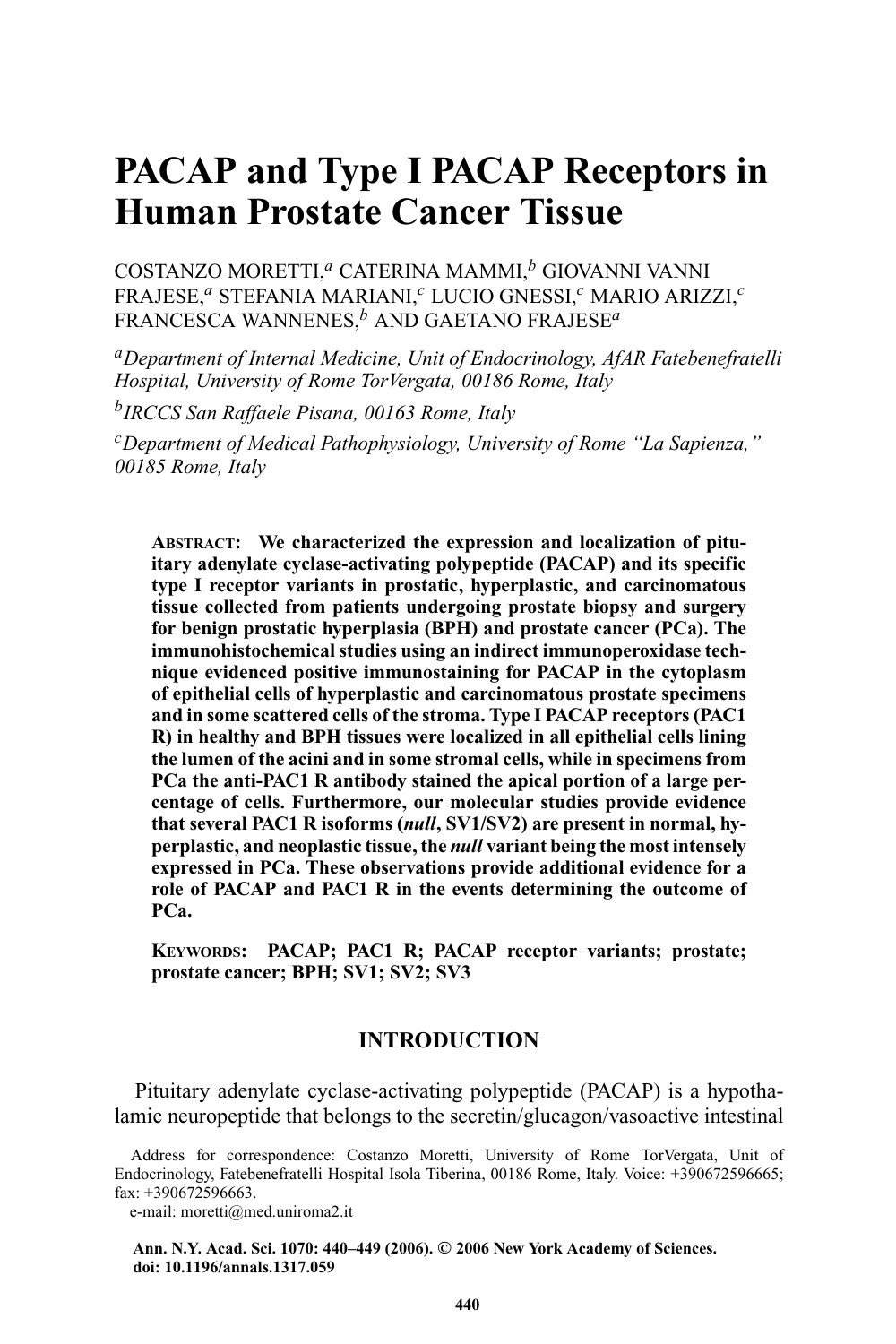polypeptide (VIP)/growth hormone-releasing hormone (GHRH) family of peptide hormones.<sup>1</sup> Two biologically active forms of PACAP, PACAP-38 and the C-terminally truncated PACAP-27, have been characterized, which derive from a 176 amino acid precursor protein by posttranslational cleavage.<sup>2</sup> PACAP exerts a potent stimulatory action on cyclic AMP production in anterior pituitary  $\text{cells}^1$  and promotes the release of several pituitary hormones. It also stimulates phosphatidylinositol hydrolysis and increases cytosolic  $Ca^{2+}$  in several cell types. $3-6$  PACAP is detectable and biologically active in many tissues, including pituitary, brain, adrenal, testis, and nerve fibers of both the gut and the  $\log_{2}$ <sup>7,8</sup> where it is considered to act as a neurohormone, neurotransmitter, neuromodulator, and vasoregulator. Recently, the expression and distribution of PACAP in human prostate cancer (PCa) and healthy prostate tissue have been demonstrated by biochemical and morphological procedures.<sup>9</sup> Both PACAP-38 and PACAP-27 act through three classes of membrane G protein–coupled receptors: the specific PAC1 receptor (PAC1 R) and the common PACAP/VIP (VPAC1 and VPAC2) receptors.<sup>10</sup> An alternative splicing of two exons of the PAC1 R gene allows for four major splice variants: the PAC1 R *null*, the PAC1 SV1, the PAC1 SV2, and the PAC1 SV3.<sup>11</sup> PAC1 R and its isoforms are highly expressed in many areas of the central nervous system  $(CNS)^{12,13}$ and moderately in the neurohypophysis<sup>14</sup> and the pituitary gland,<sup>15</sup> the male reproductive tract,<sup>16</sup> and the adrenal medulla.<sup>17</sup> The presence of functional PAC1, VPAC1, and VPAC2 receptors has been demonstrated in human benign prostatic hyperplasia (BPH), $^{18,19}$  and VPAC1 receptors have been detected by autoradiography in human normal prostate and prostate carcinoma.<sup>20</sup> Also, the expression of the mRNAs for the three receptor classes has been demonstrated in the androgen-dependent human LNCaP PCa cell  $\lim_{n \to \infty} e^{2i}$  where they display different abilities to activate adenylyl cyclase (AC) and phospholipase  $C<sup>22,23</sup>$  We have recently demonstrated in LNCaP that the sustained versus transient intracellular cAMP increase induced by the binding of PACAP to its cognate PAC1 receptor is a crucial event determining the outcome of tumor progression.<sup>24</sup> In order to acquire more information about PACAP and PAC1 R variants in normal, hyperplastic, and neoplastic human prostate, we have performed expression studies and immunohystochemical experiments on tissues obtained from patients affected with different degrees of BPH and PCa.

## **MATERIALS AND METHODS**

## *Patients and Tissue Procurement*

We enrolled in our study 10 normal patients undergoing surgical treatment for pelvic and urogenital primary diseases, 10 patients affected with BPH, and 22 patients 50–70 years of age undergoing radical prostatectomy for previously untreated carcinoma of the prostate. After prostatectomy, a wedge-shaped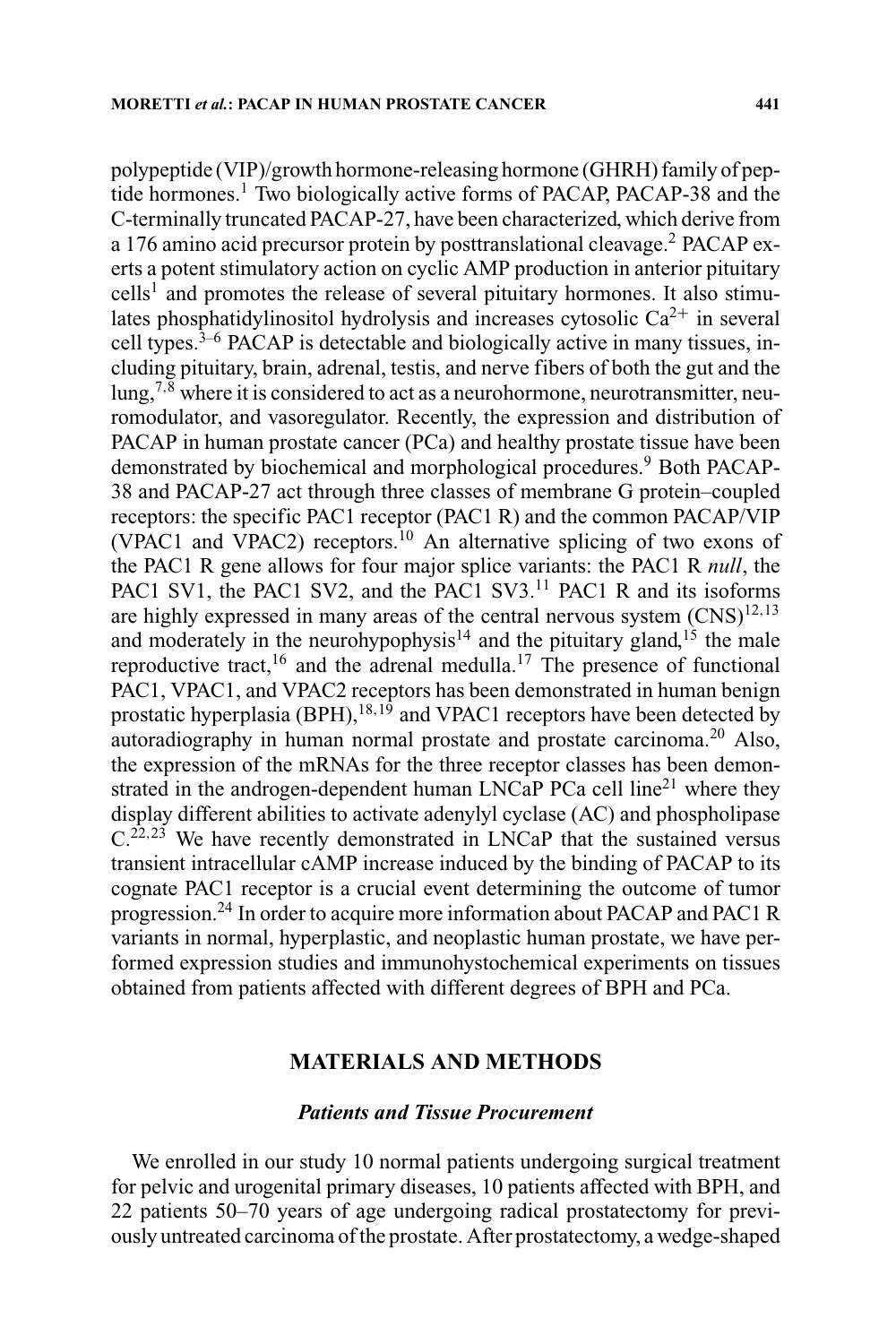specimen of the fresh prostate was cut. Samples were submitted for pathological examination to confirm the prostate origin, the diagnosis, and the absence of other diseases. Hematoxylin-eosin staining was used for the histopathological evaluation, diagnosis, and tumor grading. The TNM score referred to the pathological T stage was used to classify the tumors according to TNM score.<sup>25</sup> The carcinoma tissues were classified according to the Gleason grades and the epithelial/stroma proportion was evaluated. Tissue collected intrasurgically or from biopsies was immediately frozen on dry ice and subsequently kept at –80◦C until processing. All patients had given their written informed consent before participating in this study.

#### *Reagents and Antibodies*

Maloney-murine leukemia virus (M-MLV) reverse transcriptase was purchased from Life Technologies (San Giuliano Milanese, Italy). Taq polymerase was purchased from Promega Corp. (Milano, Italy). Affinity-purified polyclonal rabbit anti-human PACAP serum was obtained from Peninsula Laboratories, Inc. (San Carlos, CA). Affinity-purified polyclonal rabbit anti-human PAC1 receptor primary antibody was procured by Prof. A. Arimura (Tulane University Hebert Center, New Orleans, LA).

#### *Immunohistochemical Detection of PACAP and PAC1 R*

The localization of hPACAP and PAC1 R was performed on  $5-\mu m$ -thick sections of the fixed healthy prostate, BPH, and PCa tissues, and carried out by the streptavidin-biotin immunoperoxidase method, using a commercial kit (Zymed Laboratories Inc., San Francisco, CA). Sections were incubated overnight at 4◦C with the following antisera: 1:50 dilution of the affinity-purified polyclonal rabbit anti-human PACAP, and 1:100 dilution for the affinity-purified polyclonal rabbit anti-human PAC1 R primary antibodies. For controls, the primary antiserum was omitted in some sections. Slides were developed using amino-ethylcarbazole as chromogenic substrate, which peroxidase converts into a red to brownish-red precipitate at the sites of antigen localization in the tissue. The preparations were counterstained with hematoxylin, dehydrated, mounted, and analyzed.

#### *RNA Preparation and RT-PCR*

The purity and integrity of the RNA, extracted by the single-step acid guanidinium thiocyanate-phenol-chloroform method, $^{26}$  were checked spectroscopically and by gel electrophoresis before carrying out the analytical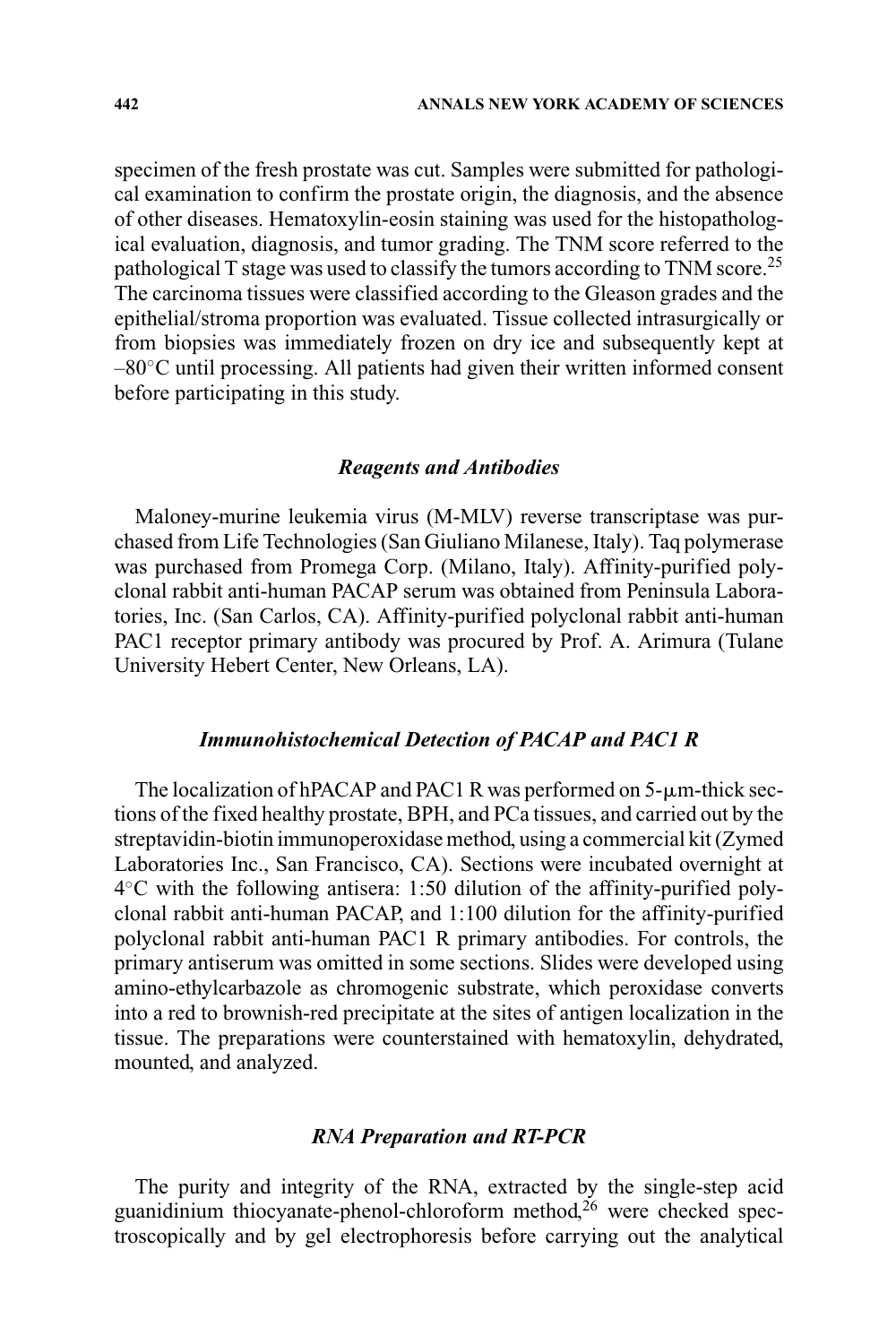procedures. First-strand cDNA synthesis was performed as follows:  $1 \mu g$ total RNA was reverse transcribed by 200 U of M-MLV reverse transcriptase using 2.5  $\mu$ M random hexamers in the presence of 250  $\mu$ M deoxynucleotides triphosphate in a final volume of 20  $\mu$ L. DNA contamination or PCR carry over controls were performed by omitting M-MLV during RT. The reaction mixture was heat denatured for 5 min at  $75^{\circ}$ C, and then incubated for 1 h at 42◦C. Five microliters of the cDNA obtained was used to amplify hPAC1 or hPACAP. hPAC1 was PCR and nested-amplified as follows: the first round of PCR was carried out using primers designed to amplify a PAC1 cDNA sequence spanning the region 872–1626 [upstream Cat1: 5'-TGTATGCGGAGCAGGACAGC-3'; downstream Cat2: 5'-AGGCCAGACATGCGGATTTGGG-3', amplified product 754 bp]. The PCR product was nested-amplified using a set of primers flanking the receptorsplicing site [upstream Don1: 5'-TTAACTTTGTGCTTTTTATTGG-3'; downstream Don2: 5'-GAGTCTTTCCCTTTTGCTGAC-3']; multiple products were amplified relating to the splice variants expressed. cDNAs were amplified using Taq polymerase (2 U per tube) with 15 pmole of both upstream and downstream primers, 1.5 mM magnesium chloride in a final volume of 50 µL. Then, 35 cycles (94°C for 30 s, 60°C for 30 s, 72°C for 30 s, with 5 min final extension for the first round of PCR, and 94◦C for 30 s, 48◦C for  $30 \text{ s}$ ,  $72^{\circ}$ C for 30 s, with 5 min final extension for the nested round of PCR) were applied. PACAP PCR was performed using primer designed for the amplification of the fragment 502–1078 spanning exon 5 of the human PACAP gene [upstream hP1: 5'-AAACAAAGGACGACGCCGATAG-3'; downstream hP2: 5'-AGACTCACTGGGAAAGAATGC-3'; amplified product 576 bp].<sup>27</sup> cDNAs were amplified using Taq polymerase (2 U per tube) with 15 pmole of both upstream and downstream primers, 1.5 mM magnesium chloride in a final volume of 50  $\mu$ L. Then, 30 cycles (94°C for 30 s, 60°C for 30 s, 72°C for  $30 s$  with 10-min final extension) were applied. Finally, a 15- $\mu$ L aliquot of all the amplified products was analyzed on 2% (wt/vol) agarose gel (NuSieve 3:1, FMC, Rockland, ME) and stained with ethidium bromide. Quantitation of the signals was performed by densitometric analysis using densitometry computer software (Kodak Digital Science 1D Image Analysis software, Eastman Kodak Co., Rochester, NY).

#### **RESULTS**

#### *Localization in Normal and Pathological Prostate Tissues*

The localization of PACAP and PAC1 R proteins investigated in sections obtained from normal, BPH, and neoplastic prostate glands by an indirect immunoperoxidase technique with anti-PACAP and anti-PAC1 R antiserum demonstrated a specific positive immunostaining for PACAP in the cytoplasm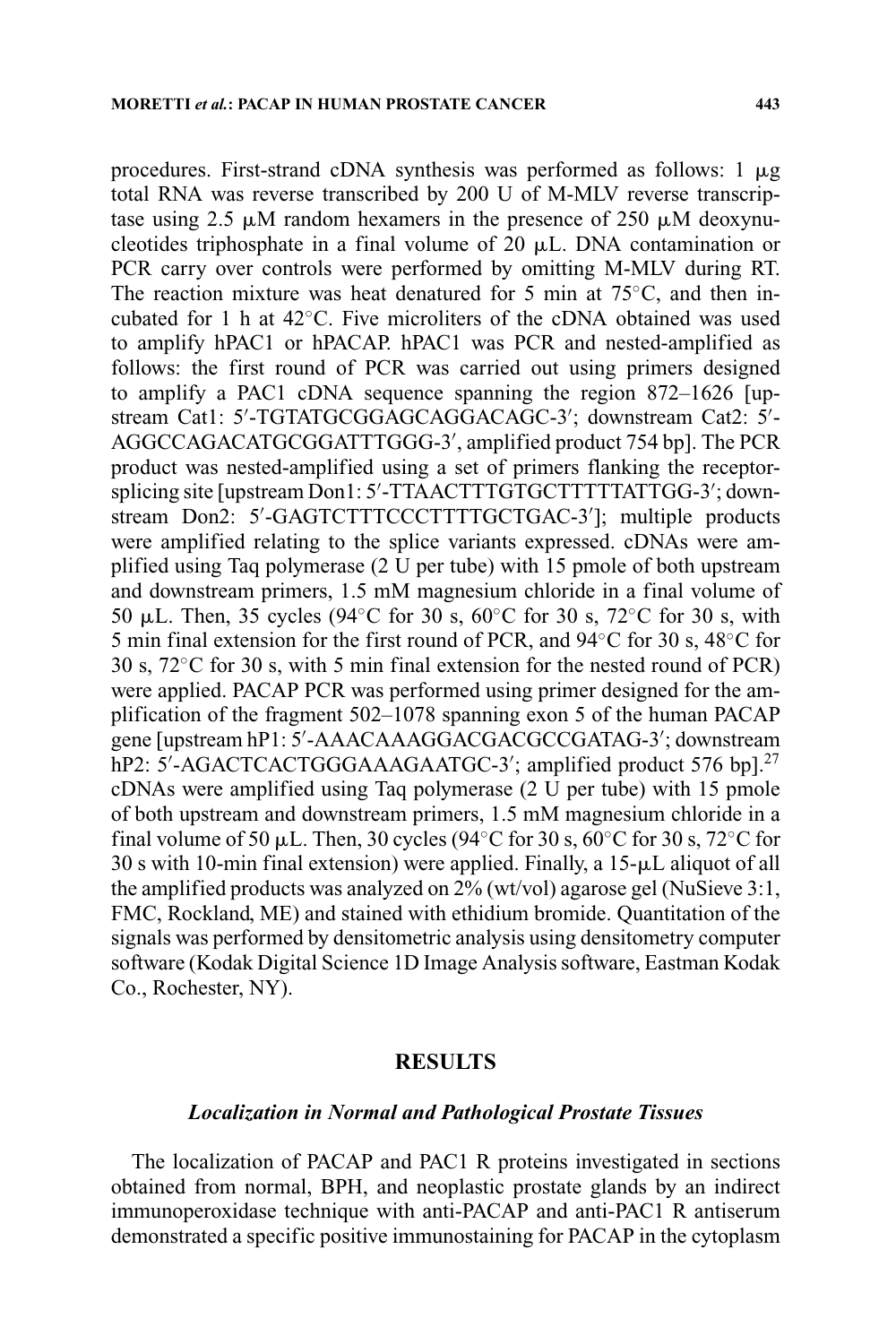

**FIGURE 1.** Section of human neoplastic prostate tissue showing immunohistochemical staining of PACAP in the PCa epithelium (arrow) and the stromal cells (arrow head).

of the epithelial cells lining the lumen of the acini and in some cells scattered in the stroma (FIG. 1), without significant differences in the distribution pattern between normal, hyperplastic, and tumoral tissues. PAC1 R was found in all epithelial cells and in some stromal cells in healthy and BPH tissues with the immunostaining mostly localized in the apical portion of the cells, while in the specimens from PCa, the anti-PAC1 R antibody stained the apical portion of a large percentage of cells  $(75 \pm 10\%$  positive cells).

## *Expression Studies*

The expression of PACAP mRNA in normal, hyperplastic, and neoplastic human prostate examined in order to determine if these tissues synthesize PACAP and PAC1 R variants, demonstrated in all tissues the expression of PACAP and PAC1 R mRNAs. The nested RT-PCR of cDNA, in addition to the semiquantitative amplification from these tissues, identified the isoform without SV1/SV2 cassettes (PAC1 R *null*) as the predominant product (FIG. 2). The expected products corresponding to PAC1 R containing SV1or SV2 cassettes were all present in the normal and hyperplastic tissues while in the PCa, the PAC1 R *null* isoform was the only one clearly expressed. The PAC1 SV3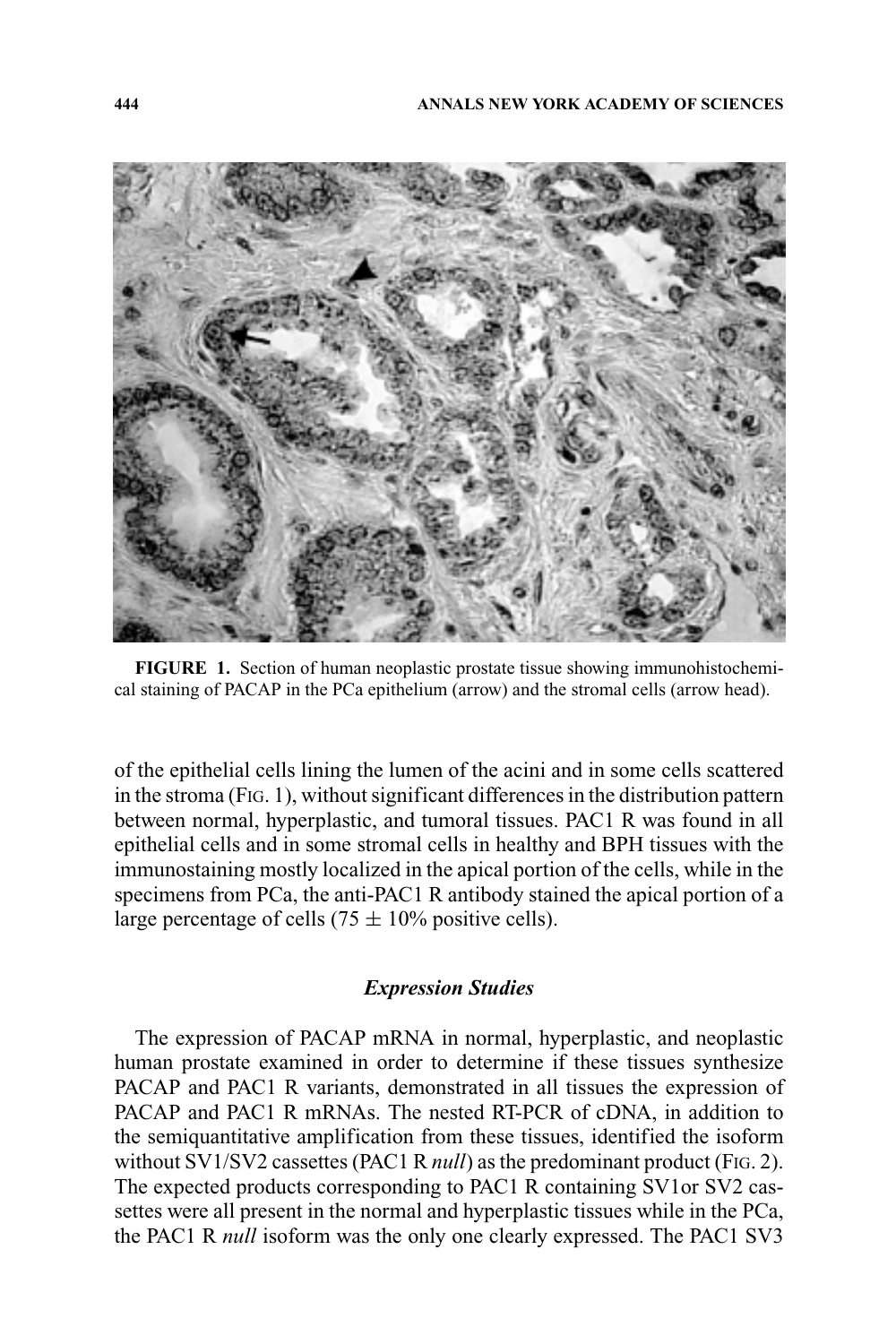

**FIGURE 2.** Analysis of type I PACAP R splice variants in normal (**A**), hyperplastic (BPH) (**B**), and neoplastic (PCa) (**C**). Reverse transcriptase (RT) was omitted in the control experiments (-RT). cDNAs were synthesized by RT-PCR using total RNA from tissues with cat1 and cat2 oligonucleotide as forward and reverse primers, respectively, followed by a second round of PCR products with don1 and don2 nested primers. PCR products were electrophoresed and stained with ethidium bromide. The product of expected size (190 bp) is related to the *null* variant. The product of expected size (274 bp) is related to the SV1/SV2 variant. The product of the expected size  $(352 bp)$  is related to the SV<sub>3</sub> variant. The  $\beta$ -actin transcript was analyzed as control.

isoform, a splice variant of the PAC1 receptor containing both the SV1 and SV2 boxes, was occasionally measurable with our method independently from the pathological state of the prostate tissue examined.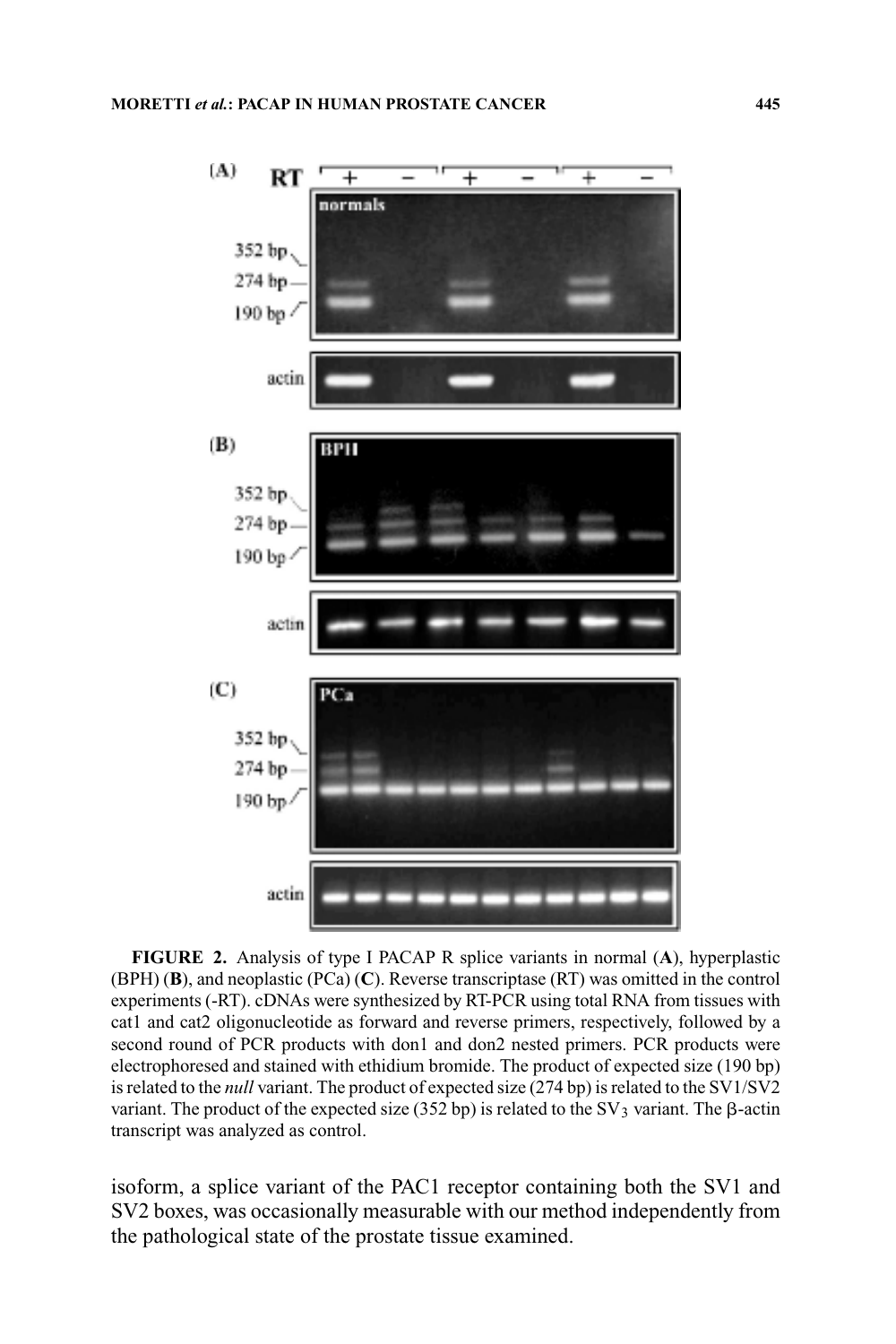## **DISCUSSION**

As in other human neoplasms, in the prostate gland, the process of forming a malignant tumor depends on a series of intermediate changes existing between the normal prostate epithelium and the newly formed prostate tumor. These changes involve a modification of the physiological reciprocal cellular interactions between stroma and epithelium that have been shown to accelerate local tumor growth<sup>28,29</sup> and distant metastases,  $30$  increase the genetic prostate cell instability,<sup>31</sup> and its subsequent androgen independent progression. The intricate intercellular communication between stromal and epithelial cells alters the physiology of the prostate epithelium in the malignant transformation of which two distinct circuits are involved: one operating in the nucleus and one in the cytoplasm, both of which are required for cell transformation.<sup>32</sup> Sex steroids are very important in the control of such mechanisms in that they alter within the prostate the main cell growth and survival as well as the action of several growth factors. The central characteristic of fatal PCa is androgen independence, a condition in which a perturbation of the androgen receptor signaling enables the androgen receptor to be activated by nonandrogenic steroid hormones and growth factors.<sup>33</sup> The androgen independence is markedly related to neuroendocrine (NE) cell activity and NE cells may represent an independent indicator of poor prognosis in patients with prostate carcinoma.<sup>34</sup> NE cells are dispersed throughout the prostate tumor and their number increases after long-term antiandrogen therapy.<sup>35</sup> They exhibit a fusiform morphology with neuritic processes and their ultrastructural characterization shows the presence of neurosecretory granules. Although they appear to be nonmitotic, proliferating carcinoma cells have been found in close proximity to them,  $36$ suggesting that NE cells provide paracrine stimuli for proliferation of the surrounding carcinoma cells. Among the factors that regulate NE differentiation from epithelially derived prostatic tumor cells, we investigated the localization and action of the PACAP and of the different variants of its specific PAC1 receptors. Our immunohistochemical studies show that, in the normal prostate, PACAP and PAC1 R are mainly present in the epithelial cells lining the lumen of the acini, while in the neoplastic tissue the anti-PAC1 R antibody stained the apical portion of a large percentage of cells, suggesting a different localization of the protein among tissues without variations in staining intensity. Furthermore, our expression studies show that the PAC1 R *null* isoform, which is related to the AC activation, is the most important receptor present in the neoplastic prostate. Considering the importance of the cAMP milieu in the mechanism of NE differentiation, the potential role of PACAP, as a natural cAMP inducer, may be reevaluated in the prostate neoplastic progression. We have recently demonstrated *in vitro* that PACAP induces the development of a NE morphology and NE differentiation in  $LNCaP$  cells<sup>24</sup>:  $LNCaP$  cells treated with different concentrations of PACAP-27 added at the beginning of the culture, showed a rapid but transient development of neuritic processes both in the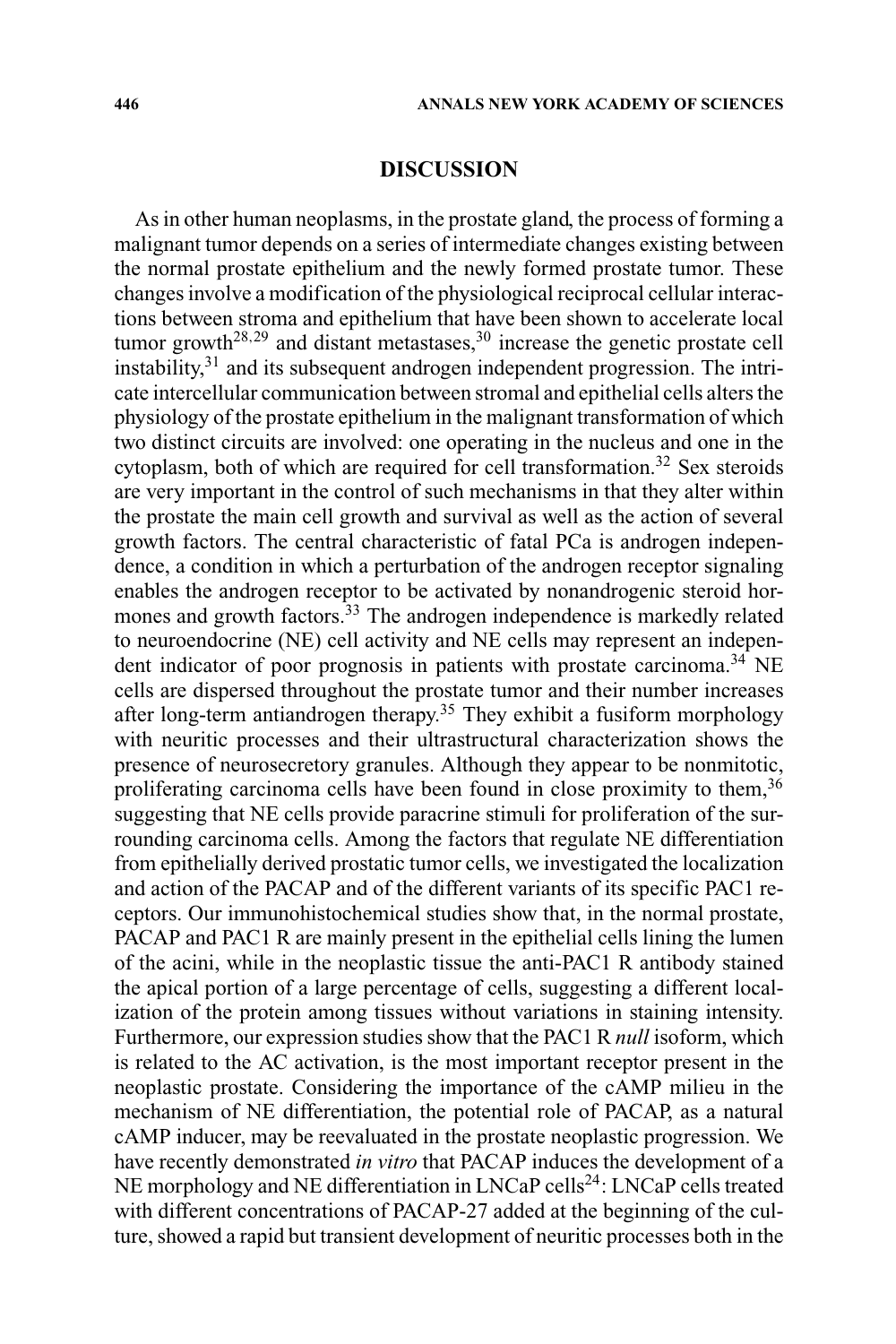presence and in the absence of 5% FBS; the acquisition of an NE morphology was evident after 15 min of treatment but had almost completely reverted after 24 h. This effect was partially prevented by pretreatment with PACAP6–27, indicating that PAC1 R is involved in this phenomenon. Chronic PACAP-27 treatment or co-treatment with PACAP-27 and IBMX, conditions that maintain a sustained cAMP accumulation, exerted the same effect as Fsk, and the NE morphology of LNCaP cells was still observable after 3 days. These data suggest that the inhibitory effect of the peptide on cell growth correlates with the maintenance of NE differentiation. Besides PACAP, several peptides produced by epithelial and prostate NE cells have been shown to possess the ability to elevate cAMP and to induce NE cell differentiation, capable of sensitizing the response of LNCaP PCa cells to growth factors.<sup>24</sup> A relevant consideration in the physiology of PCa is that cells with NE phenotype increase in number as cancer progresses to the androgen refractory condition. NE cells are particularly concentrated in the vicinity of proliferating cancer cells, on which they act in a paracrine fashion by secreting mitogenic factors.<sup>30,36,37</sup>It has been shown that the PACAP receptor antagonist PACAP6–27 suppresses the growth of a human PCa cell line, suggesting that this peptide could be an important prostate local regulator of cell growth and differentiation.<sup>38</sup> Thus, we propose that PACAP, through its specific receptors, may modulate the tissue availability of cAMP in the prostate. The evidence that the PAC1 R *null* variant, which is the predominant isoform expressed in human neoplastic tissue, is able to induce a cAMP rise may explain why in the neoplastic microenvironment it might be a determinant factor with the ability to change the fate of the prostate tumor. A large and sustained PAC1 R *null*–induced production of cAMP might be involved in the loss of androgen sensitivity. Further studies need to be performed in this direction.

#### **REFERENCES**

- 1. MIYATA, A. *et al*. 1989. Isolation of a novel 38 residue-hypothalamic polypeptide which stimulates adenylate cyclase in pituitary cells. Biochem. Biophys. Res. Commun. **164:** 567–574.
- 2. HOSOYA, M. *et al*. 1992. Structure of the human pituitary adenylate cyclase activating polypeptide (PACAP) gene. Biochem. Biophys. Acta **1129:** 199–206.
- 3. CANNY, B.J., S.R. RAWLINGS & D.A. LEONG. 1992. Pituitary adenylate cyclase activating polypeptide specifically increases cytosolic calcium ion concentration in rat gonadotropes and somatotropes. Endocrinology **130:** 211–215.
- 4. DEUTSCH, P.J. & Y. SUN. 1992. The 38-amino acid pituitary adenylate cyclase activating polypeptide stimulates dual signalling cascades in PC12 cells and promotes neurite outgrowth. J. Biol. Chem. **267:** 5108–5113.
- 5. TATSUNO, I., T. YADA, S. VIGH, *et al*. 1992. Pituitary adenylate cyclase activating polypeptide and vasoactive intestinal peptide increase cytosolic free calcium concentration in cultured rat hippocampal neurons. Endocrinology **31:** 73–81.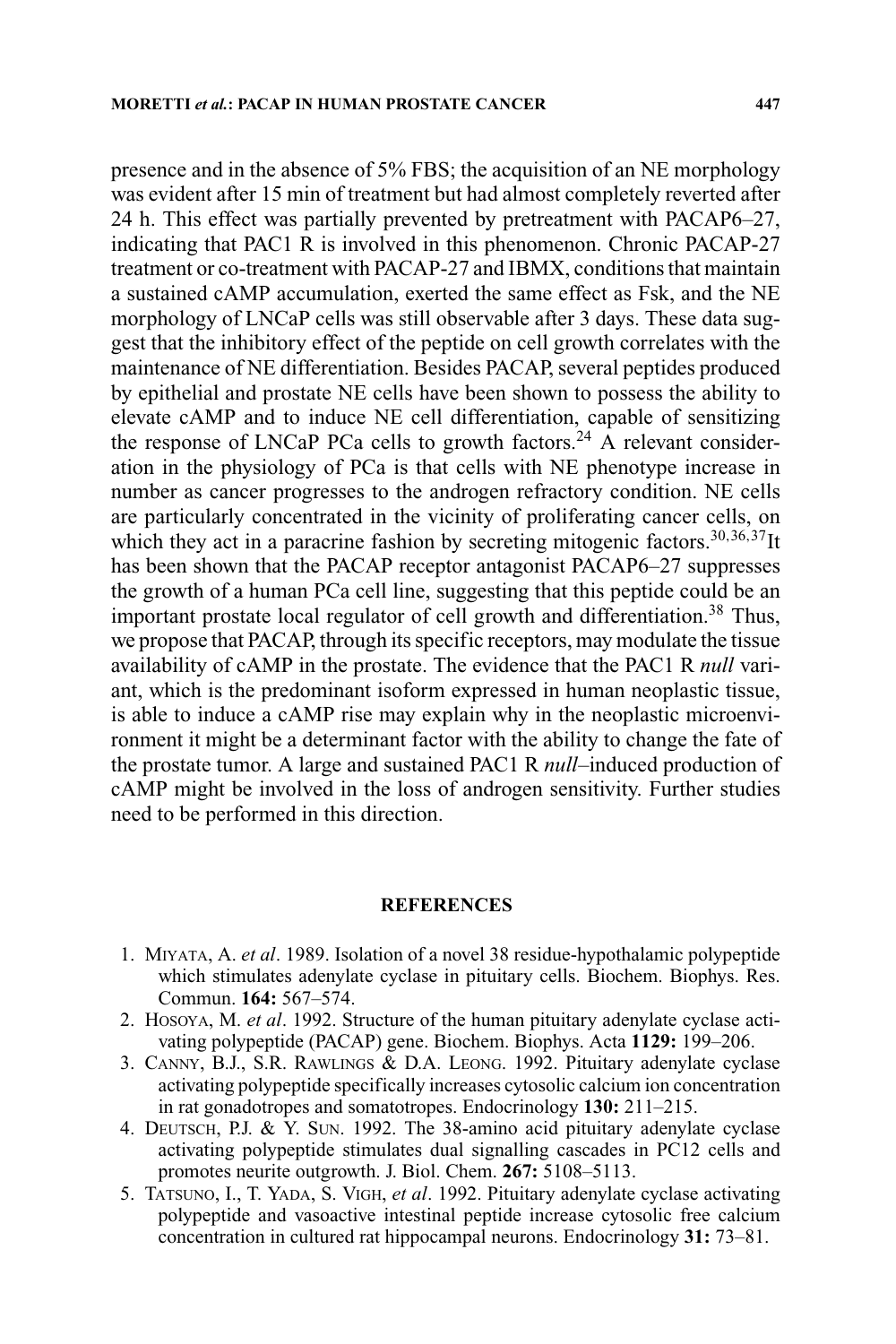- 6. WATANABE, T. *et al*. 1992. Pituitary adenylate cyclase activating polypeptide provokes cultured rat chromaffin cells to secrete adrenaline. Biochem. Biophys. Res. Commun. **182:** 403–411.
- 7. ARIMURA, A. & S. SHIODA. 1995. Pituitary adenylate cyclase activating polypeptide (PACAP) and its receptors: neuroendocrine and endocrine interaction. Front. Neuroendocrinol. **16:** 53–88.
- 8. UDDMAN, R., A. LUTS, A. ARIMURA & F. SUNDLER. 1991. Pituitary adenylate cyclase activating polypeptide (PACAP), a new vasoactive intestinal peptide (VIP)-like peptide in the respiratory tract. Cell Tissue Res. **265:** 197–201.
- 9. GARCIA-FERNANDEZ, M.O. *et al.* 2002. Expression and distribution of pituitary adenylate cyclase-activating peptide in human prostate and prostate cancer tissues. Regul. Pept. **110:** 9–15.
- 10. HARMAR, A.J. *et al*. 1998. International Union of Pharmacology. XVIII. Nomenclature of receptors for vasoactive intestinal peptide and pituitary adenylate cyclaseactivating polypeptide. Pharmacol. Rev. **50:** 265–270.
- 11. PISEGNA, J.R. & S.A. WANK. 1996. Cloning and characterization of the signal transduction of four splice variants of the human pituitary adenylate cyclase activating polypeptide receptor. Evidence for dual coupling to adenylate cyclase and phospholipase C. J. Biol. Chem. **271:** 17267–17274.
- 12. HASHIMOTO, H. *et al*. 1996. Distribution of the mRNA for a pituitary adenylate cyclase activating polypeptide receptor in the rat brain: an in situ hybridization study. J. Comp. Neurol. **371:** 567–577.
- 13. SUDA, K., D.M. SMITH,M.A. GHATEI, *et al*. 1991. Investigation and characterization of receptors for pituitary adenylate cyclase-activating polypeptide in human brain by radioligand binding and chemical cross-linking. J. Clin. Endocrinol. Metab. **72:** 958–964.
- 14. LUTZ-BUCHER, B., D. MONNIER & B. KOCH. 1996. Evidence for the presence of receptors for pituitary adenylate cyclase-activating polypeptide in the neurohypophysis that are positively coupled to cyclic AMP formation and neurohypophyseal hormone secretion. Neuroendocrinology **64:** 153–161.
- 15. HART, G.R., H. GOWING & J.M. BURRIN. 1992. Effects of a novel hypothalamic peptide, pituitary adenylate cyclase-activating polypeptide, on pituitary release in rats. J. Endocrinol. **134:** 33–41.
- 16. ROMANELLI, F., S. FILLO, A. ISIDORI & D. CONTE. 1997. Pituitary adenylate cyclaseactivating polypeptide regulates rat Leydig cell function in vitro. Neuropeptides **31:** 311–317.
- 17. WATANABE, T. *et al*. 1992. Pituitary adenylate cyclase-activating polypeptide provokes cultured rat chromaffin cells to secrete adrenaline. Biochem. Biophys. Res. Commun. **182:** 403–411.
- 18. SOLANO, R.M. *et al*. 1996. Characterization of vasoactive intestinal peptide/pituitary adenylate cyclase activating peptide receptors in human benign hyperplastic prostate. Endocrinology **137:** 2815–2822.
- 19. SOLANO, R.M. *et al*. 1999. Identification and functional properties of the pituitary adenylate cyclase activating peptide  $(PAC<sub>1</sub>)$  receptor in human benign hyperplastic prostate. Cell. Signal. **11:** 813–819.
- 20. REUBI, J.C. 2000. In vitro evaluation of VIP/PACAP receptors in healthy and diseased human tissues. Clinical implications. Ann. N. Y. Acad. Sci. **921:** 1–25.
- 21. JUARRANZ, M.G., O. BOLAÑOS, I. GUTIERREZ-CAÑAS, et al. 2001. Neuroendocrine differentiation of the LNCaP prostate cancer cell line maintains the expression and function of VIP and PACAP receptors. Cell. Signal. **13:** 887–894.